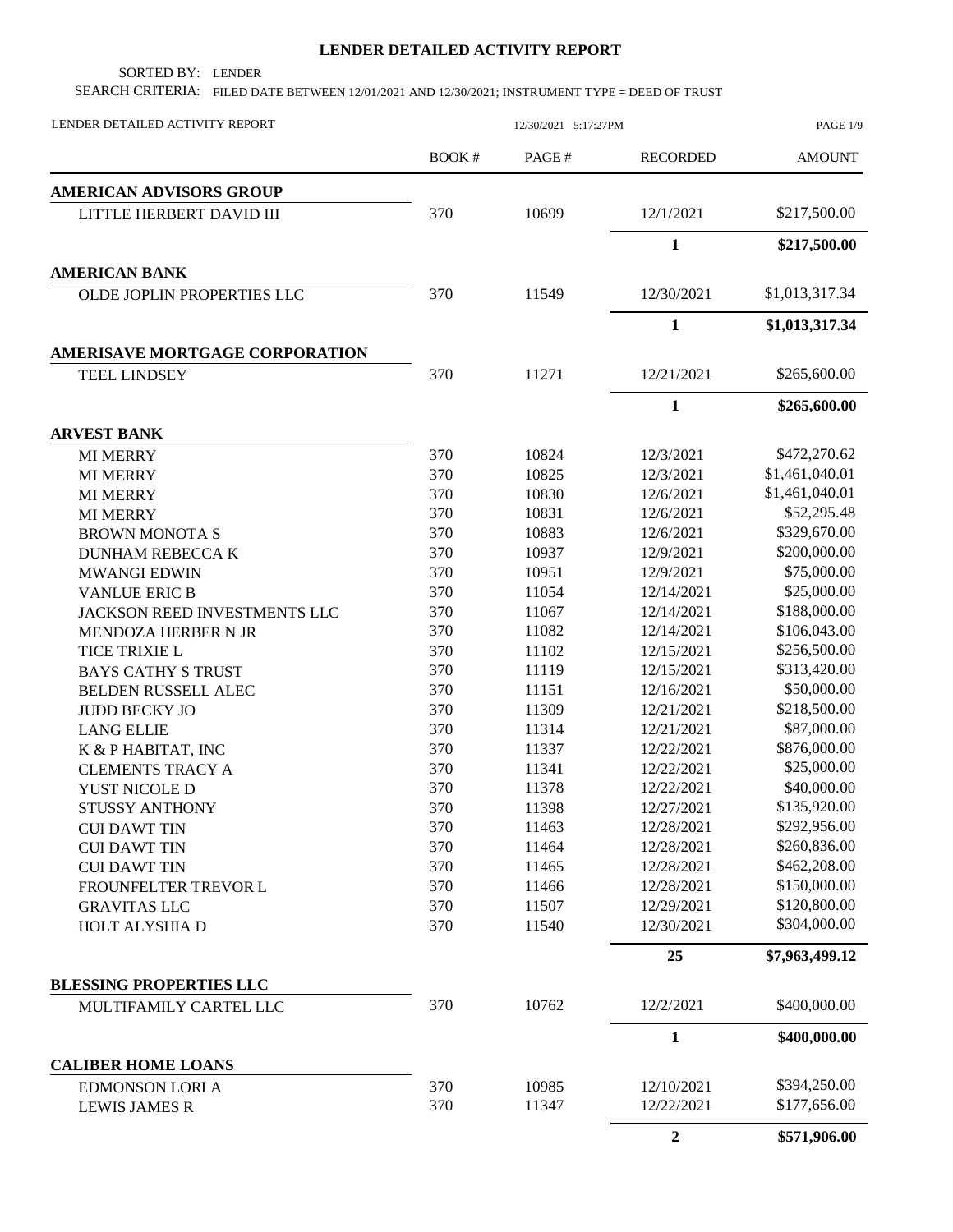|                                                                                  | <b>BOOK#</b> | PAGE# | <b>RECORDED</b>         | <b>AMOUNT</b>  |
|----------------------------------------------------------------------------------|--------------|-------|-------------------------|----------------|
| <b>CHERRY CREEK MORTGAGE</b>                                                     |              |       |                         |                |
| ARKLE BRITTANY L                                                                 | 370          | 11460 | 12/28/2021              | \$195,000.00   |
|                                                                                  |              |       | $\mathbf{1}$            | \$195,000.00   |
| <b>COMMERCE BANK</b>                                                             |              |       |                         |                |
| <b>GRIESEMER DIANA LYNN</b>                                                      | 370          | 11089 | 12/15/2021              | \$70,000.00    |
|                                                                                  |              |       | 1                       | \$70,000.00    |
| <b>COMMUNITY BANK AND TRUST</b>                                                  |              |       |                         |                |
| MULLINS CLINTON ANDREW                                                           | 370          | 11039 | 12/13/2021              | \$131,313.00   |
| VANLUE SARAH JANE                                                                | 370          | 11063 | 12/14/2021              | \$118,314.55   |
| MCCONNELL ANGIE L                                                                | 370          | 11064 | 12/14/2021              | \$35,000.00    |
| MCCONNELL ANGIE L                                                                | 370          | 11085 | 12/15/2021              | \$35,000.00    |
| <b>GARCIA KIMBERLY</b>                                                           | 370          | 11128 | 12/16/2021              | \$80,000.00    |
| <b>BARNES GLYNIS K</b>                                                           | 370          | 11400 | 12/27/2021              | \$142,000.00   |
| <b>MAILES CAROL J TRUST</b>                                                      | 370          | 11401 | 12/27/2021              | \$236,000.00   |
| <b>MYERS MEAGAN L</b>                                                            | 370          | 11433 | 12/27/2021              | \$30,000.00    |
| PATTERSON JACK D                                                                 | 370          | 11458 | 12/27/2021              | \$151,000.00   |
| <b>BEARDSLEY SHELLEY</b>                                                         | 370          | 11459 | 12/28/2021              | \$61,874.03    |
| MORRIS MICHELE MARGARET TRUST                                                    | 370          | 11512 | 12/29/2021              | \$85,875.00    |
| <b>BARNES VICKIE L</b>                                                           | 370          | 11557 | 12/30/2021              | \$500,000.00   |
| <b>WIRESAJE LLC</b>                                                              | 370          | 11582 | 12/30/2021              | \$210,000.00   |
|                                                                                  |              |       | 13                      | \$1,816,376.58 |
| <b>COMMUNITY NATIONAL BANK &amp; TRUST</b>                                       |              |       |                         |                |
| <b>BROWN JEANANNE</b>                                                            | 370          | 11259 | 12/20/2021              | \$503,500.00   |
|                                                                                  |              |       | $\mathbf{1}$            | \$503,500.00   |
| <b>CORNERSTONE BANK</b>                                                          |              |       |                         |                |
| <b>SAMPSON W KALEB</b>                                                           | 370          | 11092 | 12/15/2021              | \$175,000.00   |
|                                                                                  |              |       | $\mathbf{1}$            | \$175,000.00   |
| <b>CS BANK</b>                                                                   |              |       |                         |                |
| <b>CUAI TUM</b>                                                                  | 370          | 11189 | 12/17/2021              | \$850,000.00   |
| <b>CUAI TUM</b>                                                                  | 370          | 11190 | 12/17/2021              | \$117,000.00   |
| <b>EVANS JERRY D</b>                                                             | 370          | 11380 | 12/22/2021              | \$250,000.00   |
|                                                                                  |              |       | 3                       | \$1,217,000.00 |
| DAS ACQUISITION COMPANY                                                          |              |       |                         |                |
| <b>MAYNARD GEORGE</b>                                                            | 370          | 10835 | 12/6/2021               | \$122,500.00   |
| <b>WALLACE RACHEL</b>                                                            | 370          | 11046 | 12/13/2021              | \$130,303.00   |
| <b>LEACH SARA</b>                                                                | 370          | 11214 | 12/20/2021              | \$333,841.00   |
| <b>CHADWICK HENRY</b>                                                            | 370          | 11520 | 12/29/2021              | \$80,707.00    |
|                                                                                  |              |       | $\overline{\mathbf{4}}$ | \$667,351.00   |
| <b>DEPARTMENT OF HOUSING &amp; URBAN DEVELOPMENT</b><br>LITTLE HERBERT DAVID III | 370          | 10700 | 12/1/2021               | \$217,500.00   |
|                                                                                  |              |       |                         |                |
| <b>EASLEY HEIDI</b>                                                              |              |       | $\mathbf{1}$            | \$217,500.00   |
| WILLIAMS ANGELA DAWN                                                             | 370          | 10779 | 12/2/2021               | \$33,000.00    |
|                                                                                  |              |       | 1                       | \$33,000.00    |

LENDER DETAILED ACTIVITY REPORT 12/30/2021 5:17:27PM

PAGE 2/9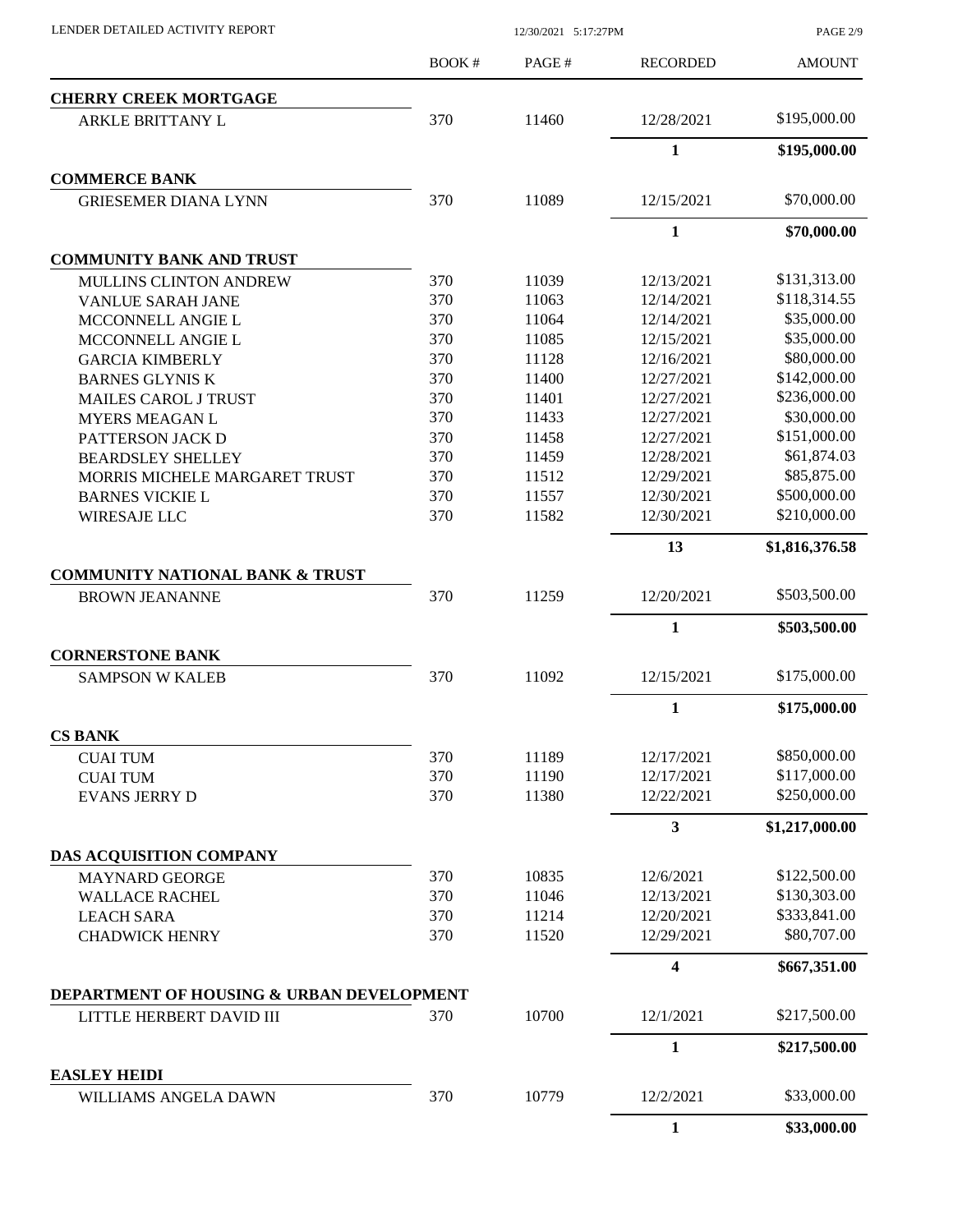| LENDER DETAILED ACTIVITY REPORT                   | 12/30/2021 5:17:27PM |       |                 | PAGE 3/9       |
|---------------------------------------------------|----------------------|-------|-----------------|----------------|
|                                                   | <b>BOOK#</b>         | PAGE# | <b>RECORDED</b> | <b>AMOUNT</b>  |
| <b>EASLEY NATHAN</b>                              |                      |       |                 |                |
| FILSINGER BRIAN LERAY                             | 370                  | 10779 | 12/2/2021       | \$33,000.00    |
|                                                   |                      |       | $\mathbf{1}$    | \$33,000.00    |
| FAIRWAY INDEPENDENT MORTGAGE                      |                      |       |                 |                |
| <b>GIBSON ADAM</b>                                | 370                  | 11591 | 12/30/2021      | \$380,000.00   |
|                                                   |                      |       | $\mathbf{1}$    | \$380,000.00   |
| <b>FCS FINANCIAL</b>                              |                      |       |                 |                |
| <b>HAYES MISTY</b>                                | 370                  | 10946 | 12/9/2021       | \$40,000.00    |
| <b>CLARK SUSAN</b>                                | 370                  | 11276 | 12/21/2021      | \$10,100.00    |
| <b>KUNKEL DALE A TRUST</b>                        | 370                  | 11288 | 12/21/2021      | \$45,000.00    |
| <b>EADS TAMMY</b>                                 | 370                  | 11429 | 12/27/2021      | \$40,000.00    |
|                                                   |                      |       | 4               | \$135,100.00   |
| FIRST AMERICAN MORTGAGE SOLUTIONS                 | 370                  | 11436 | 12/27/2021      | \$235,551.00   |
| <b>RUPERT AMANDA</b>                              |                      |       |                 |                |
|                                                   |                      |       | $\mathbf{1}$    | \$235,551.00   |
| FIRST COMMUNITY BANK                              |                      |       |                 |                |
| <b>SMITH REBECCA K</b>                            | 370                  | 10775 | 12/2/2021       | \$710,000.00   |
| <b>HAWKINS DANA ANN</b>                           | 370                  | 10777 | 12/2/2021       | \$100,000.00   |
| <b>WALKER BRETT A</b>                             | 370                  | 10802 | 12/3/2021       | \$51,000.00    |
| HANKE HANNAH L                                    | 370                  | 10816 | 12/3/2021       | \$176,739.00   |
| <b>SIMS CHRISTIANA A</b>                          | 370                  | 11005 | 12/10/2021      | \$250,750.00   |
| <b>MANTLE LINDY J</b>                             | 370                  | 11093 | 12/15/2021      | \$385,560.00   |
| <b>HENDRICK ASHLEY</b>                            | 370                  | 11143 | 12/16/2021      | \$324,800.00   |
| <b>HALL AMANDA</b>                                | 370                  | 11311 | 12/21/2021      | \$88,000.00    |
| SWEETWOOD TAMARA                                  | 370                  | 11361 | 12/22/2021      | \$122,000.00   |
| <b>HYMER MIKALEE</b>                              | 370                  | 11410 | 12/27/2021      | \$337,875.00   |
| COOK GINA SUZANNE                                 | 370                  | 11443 | 12/27/2021      | \$141,000.00   |
| <b>SWEET LINDSEY JEAN</b>                         | 370                  | 11476 | 12/28/2021      | \$167,590,00   |
| <b>BEAVER KATHRYN E</b>                           | 370                  | 11596 | 12/30/2021      | \$530,100.00   |
|                                                   |                      |       | 13              | \$3,385,414.00 |
| <b>FIRST HORIZON BANK</b><br>BETTENCOURT PAMELA G | 370                  | 10724 | 12/1/2021       | \$30,620.00    |
|                                                   |                      |       | 1               | \$30,620.00    |
| <b>FIRSTTRUST HOME LOANS</b>                      |                      |       |                 |                |
| <b>GLOVER CASSANDRA D</b>                         | 370                  | 10746 | 12/2/2021       | \$428,925.00   |
| <b>LEWIS TIA S</b>                                | 370                  | 11056 | 12/14/2021      | \$140,000.00   |
| <b>LINDSEY AARON M</b>                            | 370                  | 11171 | 12/17/2021      | \$331,386.00   |
| <b>MARTIN DANIEL</b>                              | 370                  | 11518 | 12/29/2021      | \$103,250.00   |
|                                                   |                      |       | 4               | \$1,003,561.00 |
| <b>FLAGSTAR BANK</b>                              |                      |       |                 |                |
| <b>CASH AUSTIN</b>                                | 370                  | 10924 | 12/8/2021       | \$106,043.00   |
|                                                   |                      |       | $\mathbf{1}$    | \$106,043.00   |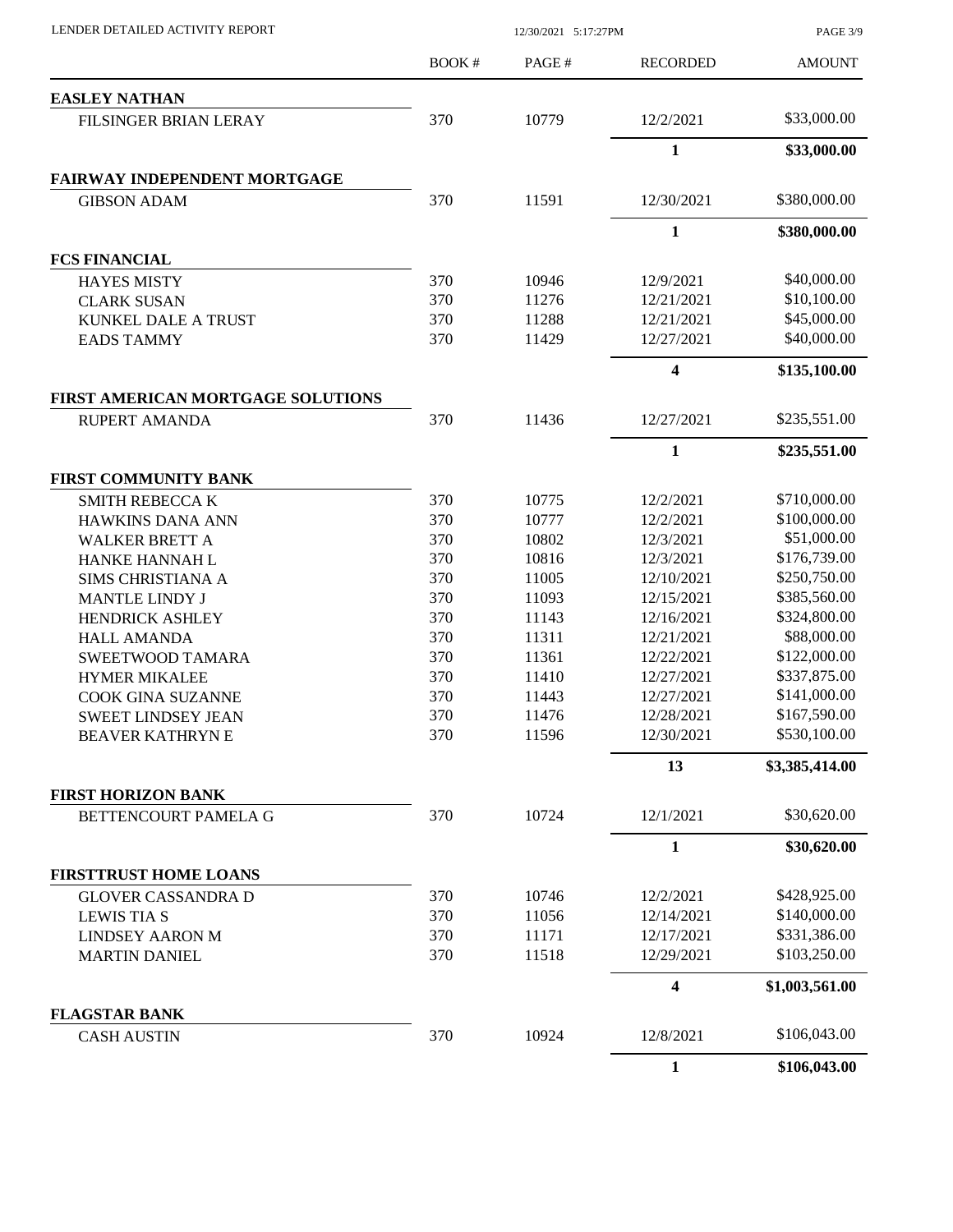| LENDER DETAILED ACTIVITY REPORT |  |
|---------------------------------|--|
|                                 |  |

12/30/2021 5:17:27PM

PAGE 4/9

|                                   | <b>BOOK#</b> | PAGE# | <b>RECORDED</b> | <b>AMOUNT</b>  |
|-----------------------------------|--------------|-------|-----------------|----------------|
| <b>FLAT BRANCH MORTGAGE</b>       |              |       |                 |                |
| <b>ATNIP TRENNA</b>               | 370          | 10706 | 12/1/2021       | \$96,000.00    |
| MOLESI JESSIE P JR                | 370          | 10709 | 12/1/2021       | \$117,878.00   |
| <b>FOX BRETT</b>                  | 370          | 10720 | 12/1/2021       | \$144,000.00   |
| <b>GIBSON MARLAYNA J BAUER</b>    | 370          | 10739 | 12/1/2021       | \$159,595.00   |
| <b>CARNAHAN CASSANDRA</b>         | 370          | 10743 | 12/2/2021       | \$73,500.00    |
| CARNAHAN CASSANDRA A              | 370          | 10744 | 12/2/2021       | \$51,000.00    |
| WOMMACK KAMAHINAOHOKU             | 370          | 10755 | 12/2/2021       | \$159,595.00   |
| <b>GARRETT JEFFERY</b>            | 370          | 10758 | 12/2/2021       | \$134,000.00   |
| <b>MILLER JOSEPH</b>              | 370          | 10866 | 12/6/2021       | \$128,816.00   |
| <b>BARWICK BROOKE E</b>           | 370          | 10867 | 12/6/2021       | \$128,000.00   |
| CARNAHAN CASSANDRA                | 370          | 10903 | 12/7/2021       | \$48,750.00    |
| PINK CATLYN                       | 370          | 10927 | 12/8/2021       | \$98,000.00    |
| <b>ELBERT ALVIN TYLER</b>         | 370          | 10929 | 12/8/2021       | \$134,916.00   |
| <b>ACKERSON KORRA</b>             | 370          | 10936 | 12/9/2021       | \$211,038.00   |
| <b>COLLINSWORTH JACKSON</b>       | 370          | 10948 | 12/9/2021       | \$142,424.00   |
| <b>BUSKER ABIGAIL</b>             | 370          | 10958 | 12/9/2021       | \$141,391.00   |
| <b>WILLIAMS JACOB</b>             | 370          | 10970 | 12/10/2021      | \$124,242.00   |
| <b>SMITH CAROL</b>                | 370          | 10975 | 12/10/2021      | \$69,750.00    |
| REYNOLDS STEPHANIE                | 370          | 10997 | 12/10/2021      | \$101,232.00   |
| <b>WYMER DAVID J</b>              | 370          | 11014 | 12/13/2021      | \$219,191.00   |
| <b>IGISOMAR SAM MATAGOLAI</b>     | 370          | 11044 | 12/13/2021      | \$210,571.00   |
| PARKMAN KATY                      | 370          | 11076 | 12/14/2021      | \$225,757.00   |
| <b>ADAMSON LAURA</b>              | 370          | 11105 | 12/15/2021      | \$162,109.00   |
| <b>EURIT AARON</b>                | 370          | 11160 | 12/16/2021      | \$254,308.00   |
| POGUE ROSANNA MARIE               | 370          | 11247 | 12/20/2021      | \$151,700.00   |
| MOLINE TWYLA A                    | 370          | 11269 | 12/21/2021      | \$272,000.00   |
| WILLET EMILEE                     | 370          | 11275 | 12/21/2021      | \$174,800.00   |
| <b>GULLETT JACOB A</b>            | 370          | 11281 | 12/21/2021      | \$362,484.00   |
| PATERNOSTRO SARAH FAITH           | 370          | 11304 | 12/21/2021      | \$295,075.00   |
| <b>JOHNSON KALAHARI</b>           | 370          | 11322 | 12/22/2021      | \$154,156.00   |
| <b>LEWIS PEGGY A</b>              | 370          | 11324 | 12/22/2021      | \$250,635.00   |
| <b>WILSON KAREN D</b>             | 370          | 11353 | 12/22/2021      | \$100,000.00   |
| <b>HAWKINS DONNA</b>              | 370          | 11359 | 12/22/2021      | \$293,910.00   |
| <b>ADAMSON KEVIN D</b>            | 370          | 11362 | 12/22/2021      | \$114,000.00   |
| <b>COBB TANYA</b>                 | 370          | 11363 | 12/22/2021      | \$200,000.00   |
| VANSTORY CASEY L                  | 370          | 11481 | 12/28/2021      | \$266,178.00   |
| <b>CASIQUE HERLINDA</b>           | 370          | 11514 | 12/29/2021      | \$465,405.00   |
| <b>HOLT ALLISA</b>                | 370          | 11559 | 12/30/2021      | \$100,000.00   |
| <b>BUHR ALFRED</b>                | 370          | 11561 | 12/30/2021      | \$97,000.00    |
| <b>ROGERS HARRY</b>               | 370          | 11567 | 12/30/2021      | \$162,828.00   |
| <b>SHARPE KEVIN D</b>             | 370          | 11586 | 12/30/2021      | \$206,840.00   |
|                                   |              |       | 41              | \$7,003,074.00 |
| FREEDOM BANK OF SOUTHERN MISSOURI |              |       |                 |                |
| <b>TROGDON TARA</b>               | 370          | 11306 | 12/21/2021      | \$204,000.00   |
|                                   |              |       | 1               | \$204,000.00   |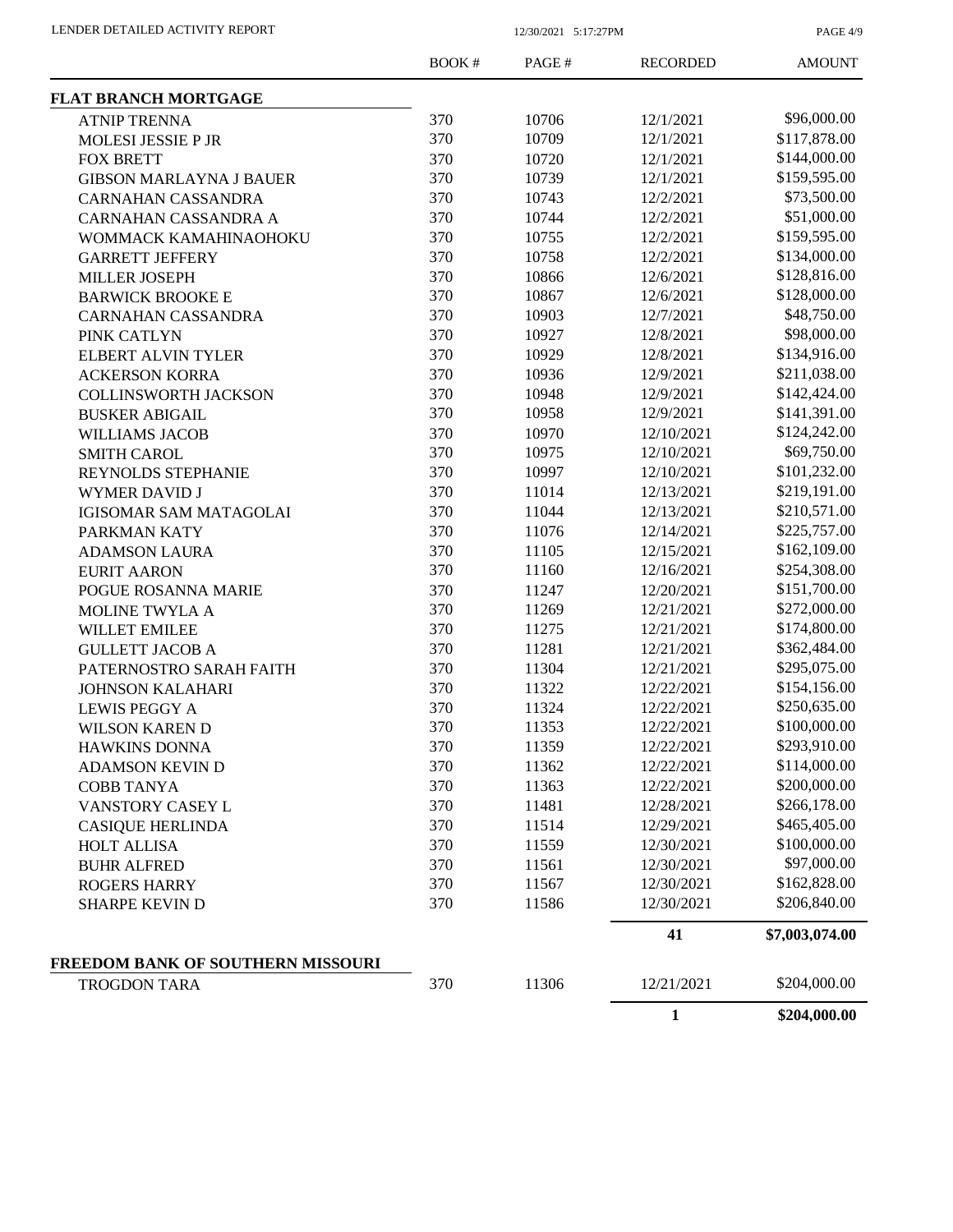| LENDER DETAILED ACTIVITY REPORT | 12/30/2021 5:17:27PM |       |                         | PAGE 5/9       |  |
|---------------------------------|----------------------|-------|-------------------------|----------------|--|
|                                 | <b>BOOK#</b>         | PAGE# | <b>RECORDED</b>         | <b>AMOUNT</b>  |  |
| <b>FREEDOM MORTGAGE</b>         |                      |       |                         |                |  |
| <b>RITTER ASHLEIGH</b>          | 370                  | 10751 | 12/2/2021               | \$412,000.00   |  |
| <b>STANDLEE JAMES</b>           | 370                  | 10838 | 12/6/2021               | \$133,000.00   |  |
| <b>GRANT JUDY J TRUST</b>       | 370                  | 10870 | 12/6/2021               | \$145,740.00   |  |
| <b>MIDDICK CORI</b>             | 370                  | 11061 | 12/14/2021              | \$86,092.00    |  |
| <b>LEE EDWARD</b>               | 370                  | 11115 | 12/15/2021              | \$133,559.00   |  |
| <b>GARDNER TRISTA</b>           | 370                  | 11117 | 12/15/2021              | \$115,500.00   |  |
| <b>GORHAM SAMUEL</b>            | 370                  | 11277 | 12/21/2021              | \$163,984.00   |  |
| <b>BLEDSOE JENNIFER S</b>       | 370                  | 11461 | 12/28/2021              | \$393,265.00   |  |
|                                 |                      |       | 8                       | \$1,583,140.00 |  |
| <b>GATEWAY MORTGAGE GROUP</b>   |                      |       |                         |                |  |
| <b>GOAD DAVID</b>               | 370                  | 11174 | 12/17/2021              | \$200,000.00   |  |
| <b>CRAWFORD JACEE</b>           | 370                  | 11548 | 12/30/2021              | \$227,853.00   |  |
|                                 |                      |       | $\overline{2}$          | \$427,853.00   |  |
| <b>GOODLEAP</b>                 |                      |       |                         |                |  |
| DAVIS KASSANDRA DAWN            | 370                  | 10993 | 12/10/2021              | \$140,000.00   |  |
|                                 |                      |       | $\mathbf{1}$            | \$140,000.00   |  |
| <b>GREAT SOUTHERN BANK</b>      |                      |       |                         |                |  |
| <b>MCGEHEE GREG</b>             | 370                  | 11357 | 12/22/2021              | \$136,000.00   |  |
| FLETCHER JANET ELAINE           | 370                  | 11455 | 12/27/2021              | \$60,000.00    |  |
| <b>BAKER CHIREE</b>             | 370                  | 11472 | 12/28/2021              | \$20,000.00    |  |
|                                 |                      |       | $\overline{\mathbf{3}}$ | \$216,000.00   |  |
| <b>GUARANTEED RATE</b>          |                      |       |                         |                |  |
| TAYLOR MELINDA K                | 370                  | 10748 | 12/2/2021               | \$261,900.00   |  |
|                                 |                      |       | $\mathbf{1}$            | \$261,900.00   |  |
| <b>GUARANTY BANK</b>            |                      |       |                         |                |  |
| N&JM INVESTMENTS LLC            | 370                  | 10785 | 12/2/2021               | \$111,600.00   |  |
| <b>BERUBE JOSHUA</b>            | 370                  | 10875 | 12/6/2021               | \$100,394.00   |  |
| 712 JOPLIN LP                   | 370                  | 11121 | 12/15/2021              | \$105,000.00   |  |
| <b>WILSON ANGELA</b>            | 370                  | 11179 | 12/17/2021              | \$45,000.00    |  |
| <b>JACKSON HILLS LLC</b>        | 370                  | 11350 | 12/22/2021              | \$1,966,000.00 |  |
|                                 |                      |       | 5                       | \$2,327,994.00 |  |
| <b>HOME POINT FINANCIAL</b>     |                      |       |                         |                |  |
| <b>VANLUE DANA HUTCHENS</b>     | 370                  | 11053 | 12/14/2021              | \$237,500.00   |  |
| NELSON LORETTA                  | 370                  | 11152 | 12/16/2021              | \$244,500.00   |  |
|                                 |                      |       | $\overline{2}$          | \$482,000.00   |  |
| <b>KELLER MORTGAGE</b>          |                      |       |                         |                |  |
| MCCAIN SHANNON LEIGH            | 370                  | 11116 | 12/15/2021              | \$277,430.00   |  |
|                                 |                      |       | $\mathbf{1}$            | \$277,430.00   |  |
| <b>LOANDEPOT.COM</b>            |                      |       |                         |                |  |
| HOOD NANCY L                    | 370                  | 10716 | 12/1/2021               | \$141,400.00   |  |
| <b>WAKEFIELD VICKI EVANS</b>    | 370                  | 10796 | 12/3/2021               | \$218,400.00   |  |
| <b>COMBS DANIELLE B</b>         | 370                  | 10901 | 12/7/2021               | \$88,000.00    |  |

**3 \$447,800.00**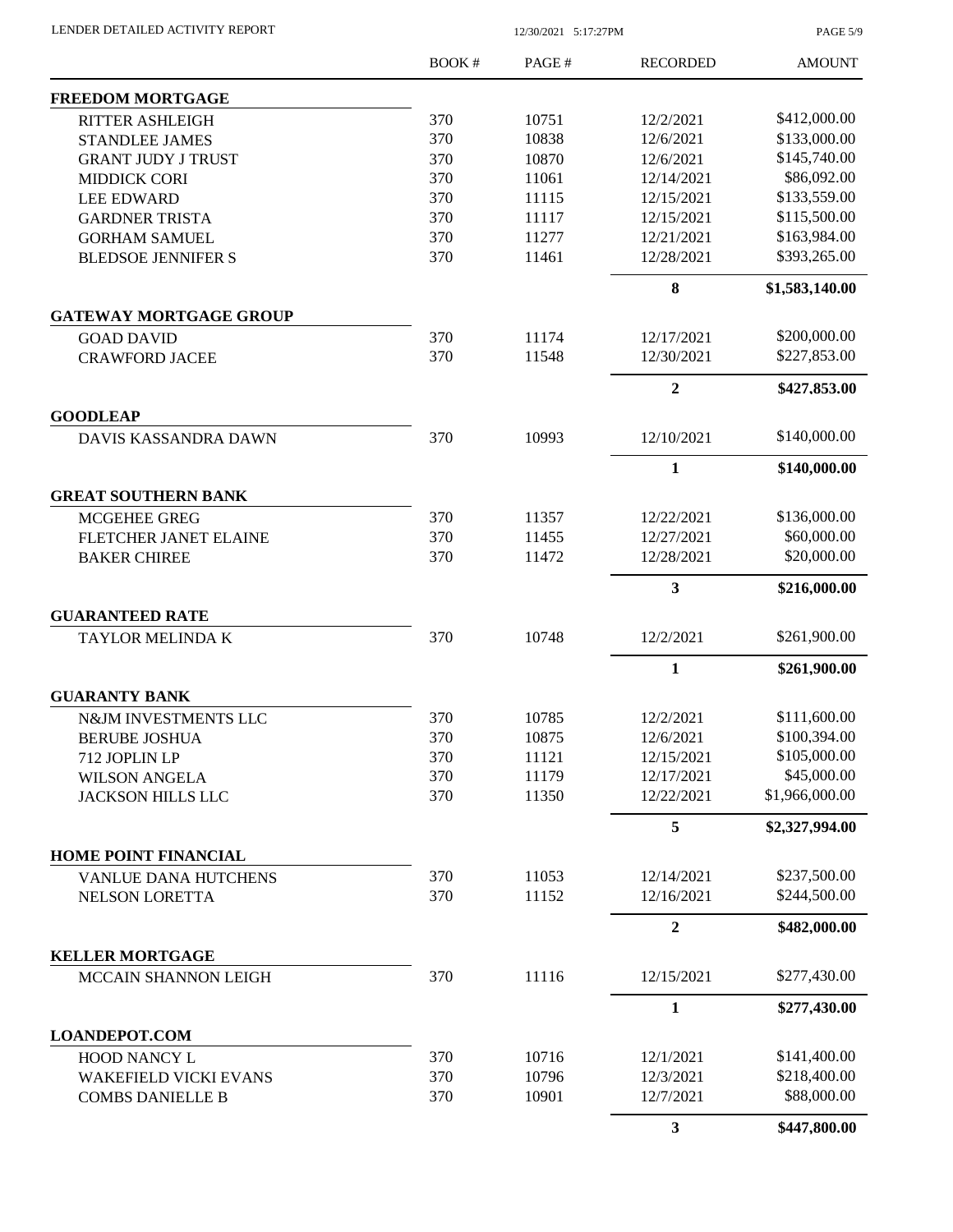| LENDER DETAILED ACTIVITY REPORT                  |       | PAGE 6/9 |                 |               |
|--------------------------------------------------|-------|----------|-----------------|---------------|
|                                                  | BOOK# | PAGE#    | <b>RECORDED</b> | <b>AMOUNT</b> |
| <b>LOPES JOHN K</b>                              |       |          |                 |               |
| <b>HIGDON NATASHA</b>                            | 370   | 11172    | 12/17/2021      | \$100,000.00  |
|                                                  |       |          | $\mathbf{1}$    | \$100,000.00  |
| <b>MID-MISSOURI BANK</b>                         | 370   | 10972    | 12/10/2021      | \$152,000.00  |
| <b>BURKE FLORENCE A</b>                          |       |          |                 |               |
|                                                  |       |          | $\mathbf{1}$    | \$152,000.00  |
| <b>MIDWEST MORTGAGE</b><br>DECKER JOANNA         | 370   | 11162    | 12/16/2021      | \$200,000.00  |
|                                                  |       |          | $\mathbf{1}$    | \$200,000.00  |
| <b>MORTGAGE RESEARCH CENTER</b>                  |       |          |                 |               |
| <b>WEAR SUSAN K</b>                              | 370   | 11023    | 12/13/2021      | \$217,663.00  |
| HARRELL QUINTIN A                                | 370   | 11165    | 12/16/2021      | \$130,100.00  |
|                                                  |       |          | $\overline{2}$  | \$347,763.00  |
| <b>MR COOPER</b>                                 | 370   | 10851    | 12/6/2021       | \$75,200.00   |
| <b>DAVIDSON ANGELAK</b><br><b>COLBERT DONALD</b> | 370   | 10939    | 12/9/2021       | \$315,275.00  |
|                                                  |       |          | $\overline{2}$  | \$390,475.00  |
| <b>MURRAY CARLA M</b>                            |       |          |                 |               |
| <b>COLLINSWORTH SAMUEL</b>                       | 370   | 10999    | 12/10/2021      | \$70,000.00   |
|                                                  |       |          | $\mathbf{1}$    | \$70,000.00   |
| <b>MURRAY TIMOTHY W</b>                          | 370   | 10999    | 12/10/2021      | \$70,000.00   |
| <b>COLLINSWORTH SAMUEL</b>                       |       |          |                 |               |
| <b>MURRAY TRUST</b>                              |       |          | $\mathbf{1}$    | \$70,000.00   |
| ALVAREZ THELMA LOPEZ                             | 370   | 11109    | 12/15/2021      | \$50,000.00   |
|                                                  |       |          | $\mathbf{1}$    | \$50,000.00   |
| <b>NAVY FEDERAL CREDIT UNION</b>                 |       |          |                 |               |
| <b>BRUTON JARRETT C</b>                          | 370   | 10701    | 12/1/2021       | \$217,558.00  |
| POWELL, BRIDGETT ATTAWAY                         | 370   | 10908    | 12/7/2021       | \$171,000.00  |
|                                                  |       |          | $\overline{2}$  | \$388,558.00  |
| <b>NEIGHBORS BANK</b>                            |       |          |                 |               |
| <b>MILLER GARRETT</b>                            | 370   | 11598    | 12/30/2021      | \$216,015.00  |
|                                                  |       |          | $\mathbf{1}$    | \$216,015.00  |
| <b>OAKSTAR BANK</b><br>FENSKE CHRISTOPHER L      | 370   | 11153    | 12/16/2021      | \$74,156.93   |
| FENSKE CHRISTOPHER L                             | 370   | 11154    | 12/16/2021      | \$10,000.00   |
|                                                  |       |          | $\overline{2}$  | \$84,156.93   |
| PENNYMAC LOAN SERVICES                           |       |          |                 |               |
| DARDENNE STEVEN M II                             | 370   | 11588    | 12/30/2021      | \$280,675.00  |
|                                                  |       |          | $\mathbf{1}$    | \$280,675.00  |
| PEOPLES BANK                                     |       | 11156    | 12/16/2021      | \$700,000.00  |
| <b>DAVIS BARBARA G</b>                           | 370   |          |                 |               |
|                                                  |       |          | $\mathbf{1}$    | \$700,000.00  |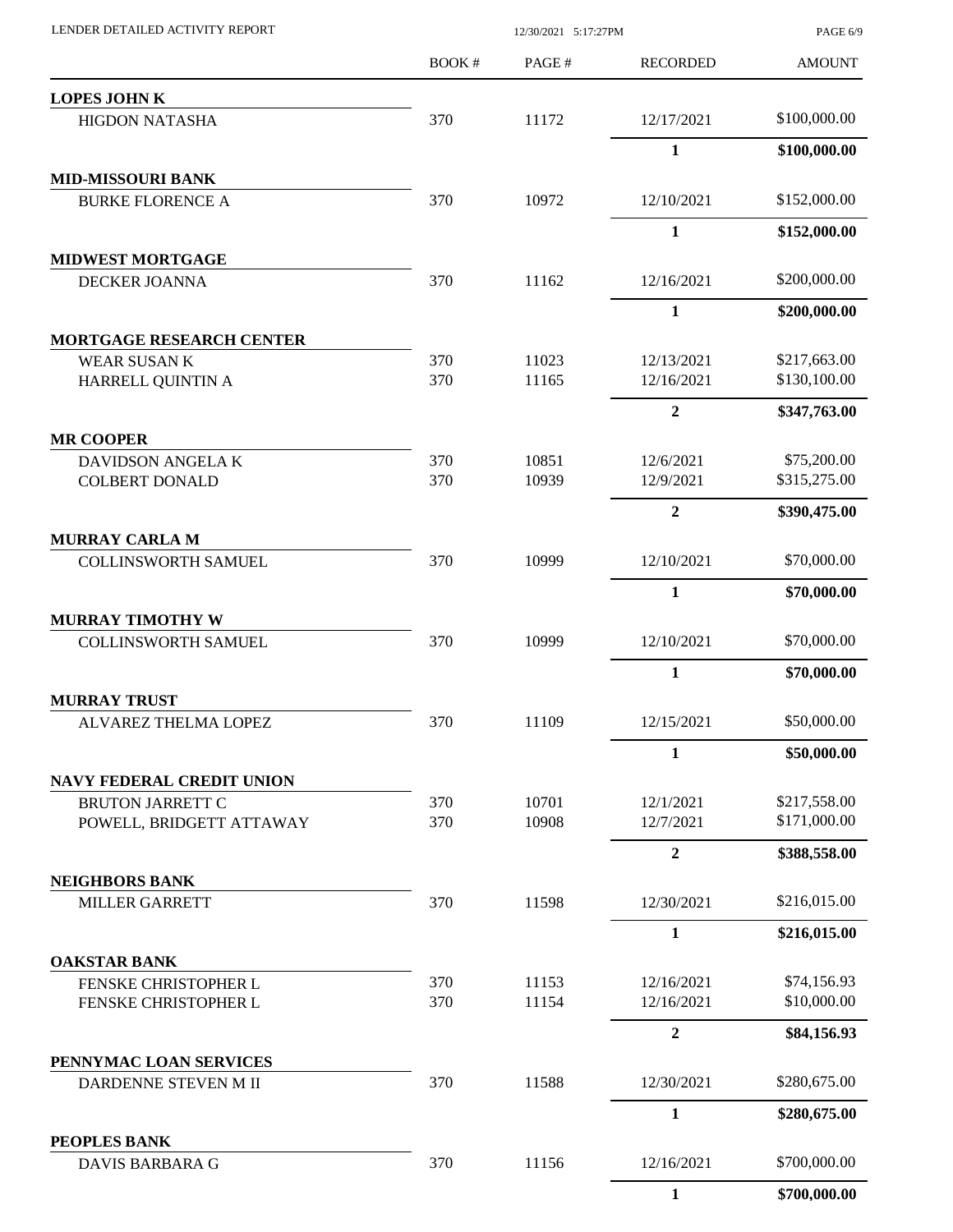| LENDER DETAILED ACTIVITY REPORT |  |
|---------------------------------|--|
|                                 |  |

12/30/2021 5:17:27PM

PAGE 7/9

|                                                         | <b>BOOK#</b> | PAGE# | <b>RECORDED</b> | <b>AMOUNT</b>  |
|---------------------------------------------------------|--------------|-------|-----------------|----------------|
| PEOPLES BANK OF SENECA                                  |              |       |                 |                |
| <b>MARTIN ZACHARY WADE</b>                              | 370          | 10736 | 12/1/2021       | \$307,904.00   |
| <b>COBB ANITA</b>                                       | 370          | 10740 | 12/1/2021       | \$40,000.00    |
| MULTIFAMILY CARTEL LLC                                  | 370          | 10760 | 12/2/2021       | \$1,840,000.00 |
| <b>CURTIS BLAKE</b>                                     | 370          | 10810 | 12/3/2021       | \$240,800.00   |
| <b>CURTIS BLAKE S</b>                                   | 370          | 10811 | 12/3/2021       | \$27,090.00    |
| <b>MCDANIEL FRANCIS R</b>                               | 370          | 10868 | 12/6/2021       | \$50,000.00    |
| <b>BEALE MARISSA</b>                                    | 370          | 11034 | 12/13/2021      | \$124,000.00   |
| R N K DIRTWORKS LLC                                     | 370          | 11107 | 12/15/2021      | \$246,500.00   |
| HALE & HALE HOLDINGS LLC                                | 370          | 11127 | 12/16/2021      | \$54,400.00    |
| <b>STONE JENNIFER L</b>                                 | 370          | 11242 | 12/20/2021      | \$468,800.00   |
| <b>BARWICK JACOB L</b>                                  | 370          | 11290 | 12/21/2021      | \$302,600.00   |
| MAISONET MIGUEL ANGEL APONTE                            | 370          | 11371 | 12/22/2021      | \$319,200.00   |
| MAISONET MIGUEL ANGEL APONTE                            | 370          | 11372 | 12/22/2021      | \$55,000.00    |
| <b>BENNER VICTORIA</b>                                  | 370          | 11425 | 12/27/2021      | \$154,000.00   |
|                                                         |              |       | 14              | \$4,230,294.00 |
| <b>PINNACLE BANK</b>                                    |              |       |                 | \$995,000.00   |
| WADE REAL ESTATE HOLDINGS LLC                           | 370          | 10973 | 12/10/2021      |                |
|                                                         |              |       | $\mathbf{1}$    | \$995,000.00   |
| <b>RAMSEY THAD EDWIN</b>                                |              |       |                 |                |
| FIRST COMMUNITY BANK                                    | 370          | 11317 | 12/21/2021      | \$144,264.31   |
|                                                         |              |       | 1               | \$144,264.31   |
| <b>ROCKET MORTGAGE</b>                                  |              |       |                 |                |
| <b>WINZER TERESA G</b>                                  | 370          | 10892 | 12/7/2021       | \$114,000.00   |
| <b>BROADDUS ANGELA</b>                                  | 370          | 10921 | 12/8/2021       | \$232,800.00   |
| <b>BRADLEY RICK W</b>                                   | 370          | 10983 | 12/10/2021      | \$100,000.00   |
| RAMBO DAKOTA                                            | 370          | 11112 | 12/15/2021      | \$123,717.00   |
| <b>BETTES JOHN A</b>                                    | 370          | 11150 | 12/16/2021      | \$147,537.00   |
| <b>ELLIS HELAINA M</b>                                  | 370          | 11330 | 12/22/2021      | \$178,000.00   |
| NGUYEN VY T                                             | 370          | 11385 | 12/22/2021      | \$100,750.00   |
| <b>MANGANAAN BRIAN</b>                                  | 370          | 11388 | 12/22/2021      | \$136,111.00   |
| <b>SILVAS ROBIN</b>                                     | 370          | 11439 | 12/27/2021      | \$254,308.00   |
| NEWMAN KATRINA SUE                                      | 370          | 11456 | 12/27/2021      | \$140,000.00   |
| <b>BARTLETT SUZAN ESTELLE</b>                           | 370          | 11468 | 12/28/2021      | \$89,653.00    |
|                                                         |              |       | 11              | \$1,616,876.00 |
| <b>RURAL HOUSING SERVICE</b><br><b>SIMMONS ERIN RAE</b> | 370          | 10888 | 12/7/2021       | \$7,747.33     |
|                                                         |              |       |                 |                |
|                                                         |              |       | $\mathbf{1}$    | \$7,747.33     |
| SECRETARY OF HOUSING AND URBAN DEVELOPMENT              |              |       |                 |                |
| <b>HARDIN JOHN M</b>                                    | 370          | 10698 | 12/1/2021       | \$2,982.52     |
| HAZELTON WILLIAM C                                      | 370          | 10780 | 12/2/2021       | \$39,357.66    |
| <b>FELIX LISA</b>                                       | 370          | 10872 | 12/6/2021       | \$33,432.20    |
| <b>SMITH MELANIE N</b>                                  | 370          | 10971 | 12/10/2021      | \$13,647.12    |
| <b>MARTIN ERIUS</b>                                     | 370          | 11169 | 12/17/2021      | \$4,336.53     |
| THOMAS JONATHAN                                         | 370          | 11327 | 12/22/2021      | \$19,378.42    |
| VITOR MARIA RUTH                                        | 370          | 11340 | 12/22/2021      | \$11,412.89    |
| MURALLES NELSON O                                       | 370          | 11592 | 12/30/2021      | \$5,323.28     |
|                                                         |              |       | 8               | \$129,870.62   |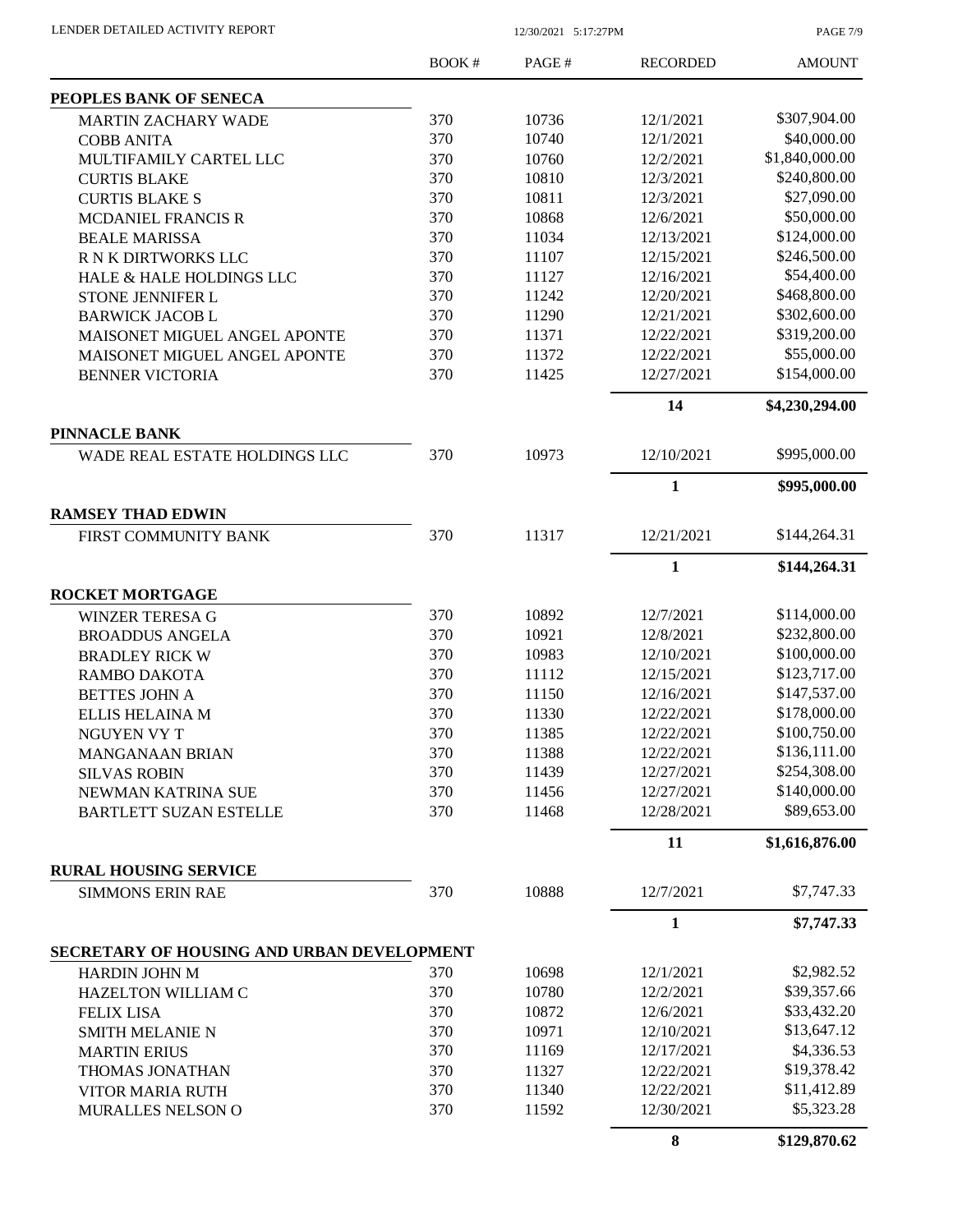| LENDER DETAILED ACTIVITY REPORT |  |
|---------------------------------|--|

12/30/2021 5:17:27PM

PAGE 8/9

|                                            | <b>BOOK#</b> | PAGE# | <b>RECORDED</b> | <b>AMOUNT</b>  |
|--------------------------------------------|--------------|-------|-----------------|----------------|
| <b>SECURITY BANK OF SOUTHWEST MISSOURI</b> |              |       |                 |                |
| <b>LEMON CATIE</b>                         | 370          | 11177 | 12/17/2021      | \$20,000.00    |
| <b>EASLEY VIRGINIA</b>                     | 370          | 11496 | 12/29/2021      | \$80,000.00    |
|                                            |              |       | $\overline{2}$  | \$100,000.00   |
| <b>SIMMONS BANK</b>                        |              |       |                 |                |
| <b>LEAF CHRISTOPHER ERIC</b>               | 370          | 10784 | 12/2/2021       | \$63,822.00    |
| <b>MILLER ILENE</b>                        | 370          | 11285 | 12/21/2021      | \$149,000.00   |
|                                            |              |       | $\overline{2}$  | \$212,822.00   |
| SOUTHWEST MISSOURI BANK                    |              |       |                 |                |
| ALVARADO DAVID C                           | 370          | 10828 | 12/3/2021       | \$96,000.00    |
| <b>MILES REBECCA</b>                       | 370          | 10852 | 12/6/2021       | \$36,000.00    |
| HAMPTON MARHSA L                           | 370          | 10853 | 12/6/2021       | \$56,000.00    |
| <b>DEMERY HUNTER</b>                       | 370          | 10854 | 12/6/2021       | \$173,000.00   |
| WRIGHT VICKI L                             | 370          | 10855 | 12/6/2021       | \$27,000.00    |
| <b>DYER HANNAH</b>                         | 370          | 10857 | 12/6/2021       | \$12,500.00    |
|                                            |              |       |                 | \$10,000.00    |
| <b>HODGES AMY</b>                          | 370          | 10859 | 12/6/2021       |                |
| <b>BCWC LLC</b>                            | 370          | 10879 | 12/6/2021       | \$239,900.00   |
| <b>COOK BRITTANY L</b>                     | 370          | 10899 | 12/7/2021       | \$246,600.00   |
| <b>MOSIER KAREN S</b>                      | 370          | 10930 | 12/8/2021       | \$235,000.00   |
| <b>RANDOLPH LEVI</b>                       | 370          | 10955 | 12/9/2021       | \$232,000.00   |
| RAINWATER SHAWNDEL                         | 370          | 11008 | 12/10/2021      | \$28,000.00    |
| <b>JAEGER KARA</b>                         | 370          | 11137 | 12/16/2021      | \$88,000.00    |
| FICHTNER BRITTANY R                        | 370          | 11279 | 12/21/2021      | \$86,000.00    |
| <b>MOOTREY KIM R</b>                       | 370          | 11299 | 12/21/2021      | \$100,000.00   |
| <b>VANCE HEATHER</b>                       | 370          | 11381 | 12/22/2021      | \$175,000.00   |
| MCDERMOTT LISA                             | 370          | 11421 | 12/27/2021      | \$125,000.00   |
|                                            | 370          | 11422 | 12/27/2021      | \$696,720.00   |
| <b>CHANDLER AMBER M</b>                    |              |       |                 |                |
| WILSON RUTH L                              | 370          | 11511 | 12/29/2021      | \$71,000.00    |
| DITTMER TIMOTHY W                          | 370          | 11516 | 12/29/2021      | \$64,000.00    |
| DITTMER TIMOTHY W                          | 370          | 11517 | 12/29/2021      | \$31,000.00    |
| <b>MARTIN LINDA RAE</b>                    | 370          | 11526 | 12/30/2021      | \$55,000.00    |
| WISE JERRIE L                              | 370          | 11527 | 12/30/2021      | \$150,000.00   |
| <b>HOPPER DENNIS</b>                       | 370          | 11528 | 12/30/2021      | \$200,000.00   |
| <b>CATHERS KAY</b>                         | 370          | 11574 | 12/30/2021      | \$24,000.00    |
| ABBOTT LARRY MICHAEL                       | 370          | 11594 | 12/30/2021      | \$148,000.00   |
|                                            |              |       | 26              | \$3,405,720.00 |
| <b>STONE BANK</b>                          |              |       |                 |                |
| <b>CIN NGUN CER</b>                        | 370          | 11197 | 12/17/2021      | \$559,527.00   |
| <b>CIN NGUN CER</b>                        | 370          | 11199 | 12/17/2021      | \$136,496.00   |
|                                            |              |       | $\overline{2}$  | \$696,023.00   |
| <b>TOWNE MORTGAGE</b>                      |              |       |                 |                |
| STEPHENS KANDICE A                         | 370          | 11245 | 12/20/2021      | \$201,500.00   |
| <b>HOUK JENNY M</b>                        | 370          | 11261 | 12/20/2021      | \$127,920.00   |
| WEST GARY L                                | 370          | 11336 | 12/22/2021      | \$54,747.00    |
| <b>BALCH CINDY</b>                         | 370          | 11505 | 12/29/2021      | \$201,700.00   |
| VANGUNDA DANA                              | 370          | 11555 | 12/30/2021      | \$95,550.00    |
|                                            |              |       | 5               | \$681,417.00   |
| <b>TRIAD FINANCIAL SERVICES</b>            |              |       |                 |                |
| <b>DENNIS ZACHERY</b>                      | 370          | 11552 | 12/30/2021      | \$78,048.00    |
|                                            |              |       | 1               | \$78,048.00    |